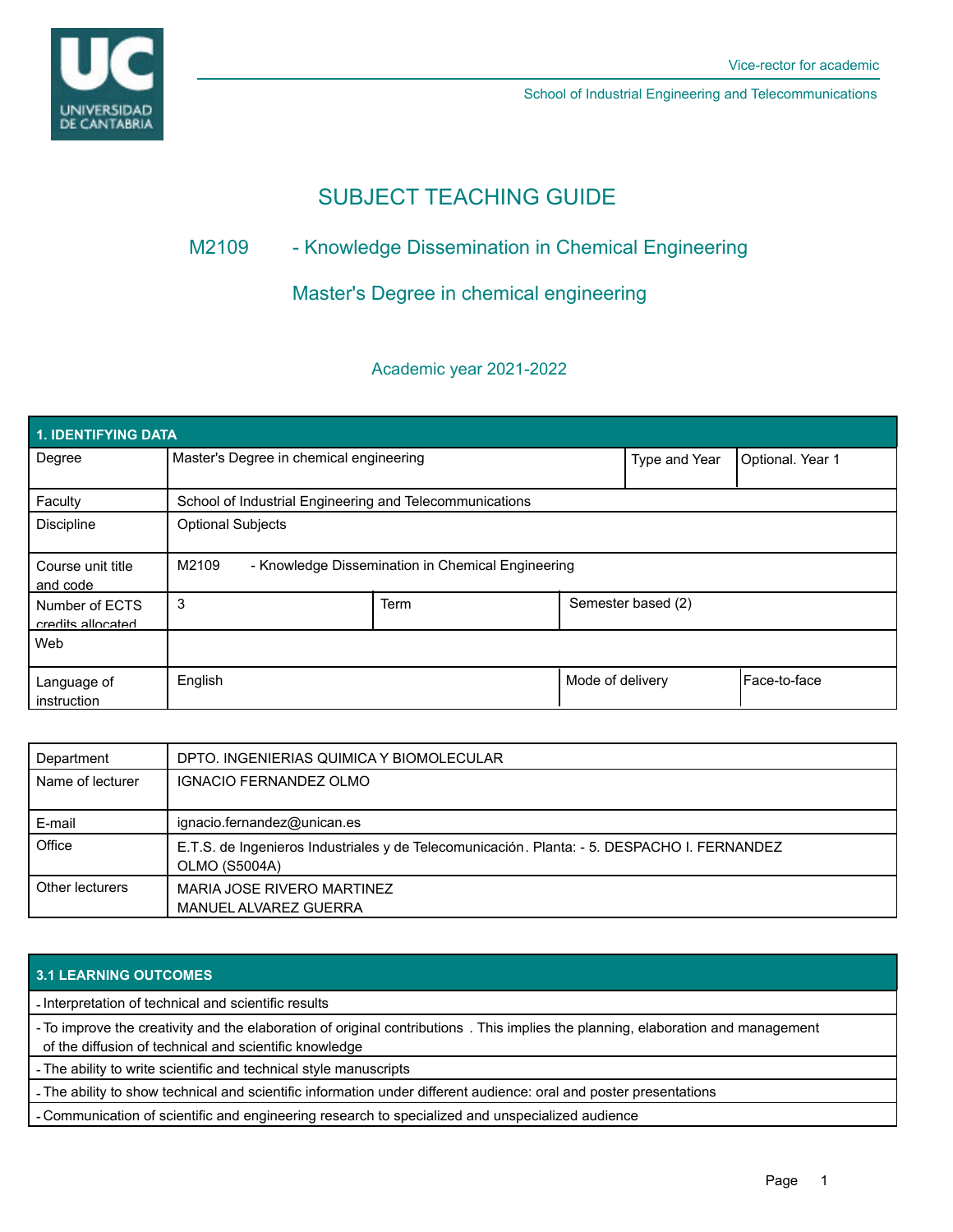

School of Industrial Engineering and Telecommunications

#### **4. OBJECTIVES**

To elaborate adequately and with certain originality reasoned arguments and written scientific /technical documents, such as scientific papers and techical reports, or to make reasonable assumptions.

Publicly presenting ideas, procedures or research reports, conveying emotions or advising individuals and organisations

To be able to further interpret the most advanced results

To manage properly databases and reference management software in the field of Chemical Engineering

### **6. COURSE ORGANIZATION**

| <b>CONTENTS</b> |                                                                                                                                                                                                                                                                                                                                                                                             |  |  |  |
|-----------------|---------------------------------------------------------------------------------------------------------------------------------------------------------------------------------------------------------------------------------------------------------------------------------------------------------------------------------------------------------------------------------------------|--|--|--|
|                 | 1. Written communication of scientific and engineering research<br>1.1. Types of scientific and technical documents in chemical engineering<br>1.2. Writing technical reports<br>1.3. Writing scientific papers<br>1.4. Writing abstracts and executive summaries<br>1.5. Databases in chemical engineering<br>1.6. Literature search through databases<br>1.7. References management tools |  |  |  |
| 2               | 2. Oral and poster presentations<br>2.1. Poster elaboration<br>2.2. Visual presentation elaboration<br>2.3. Public presentation of scientific and engineering results                                                                                                                                                                                                                       |  |  |  |

| 7. ASSESSMENT METHODS AND CRITERIA                                                                          |               |             |            |       |  |  |  |  |
|-------------------------------------------------------------------------------------------------------------|---------------|-------------|------------|-------|--|--|--|--|
| <b>Description</b>                                                                                          | <b>Type</b>   | Final Eval. | Reassessn  | $\%$  |  |  |  |  |
| Writing an executive summary of a project /<br>business plan // Writing an abstract of a scientific<br>work | <b>Work</b>   | Yes         | <b>Yes</b> | 30,00 |  |  |  |  |
| Literature search and reference management<br>portafolio                                                    | <b>Work</b>   | Yes         | <b>Yes</b> | 20,00 |  |  |  |  |
| Poster elaboration                                                                                          | <b>Others</b> | Yes         | <b>Yes</b> | 20,00 |  |  |  |  |
| Audiovisual presentation elaboration, video<br>recording and defense                                        | <b>Others</b> | Yes         | Yes        | 30,00 |  |  |  |  |
| <b>TOTAL</b><br>100,00                                                                                      |               |             |            |       |  |  |  |  |
| <b>Observations</b>                                                                                         |               |             |            |       |  |  |  |  |
| المعاوية والمرزم الموارا الأرزاد وعائر وأناديهم والمستحقق والمستحدث والمستحدث والمستحدث والمستحدث والمستحدث |               |             |            |       |  |  |  |  |

In case of an off-site scenario, the same activities will be evaluated.

Submitting the four assignments is compulsory in the continuous assessment.

Observations for part-time students

In the event that there are no alternative options that allow the part-time student to participate regularly in face-to-face teaching activities, the student may be subject to a single assessment process, consisting of the submission of the same assignments in the ordinary examination period.